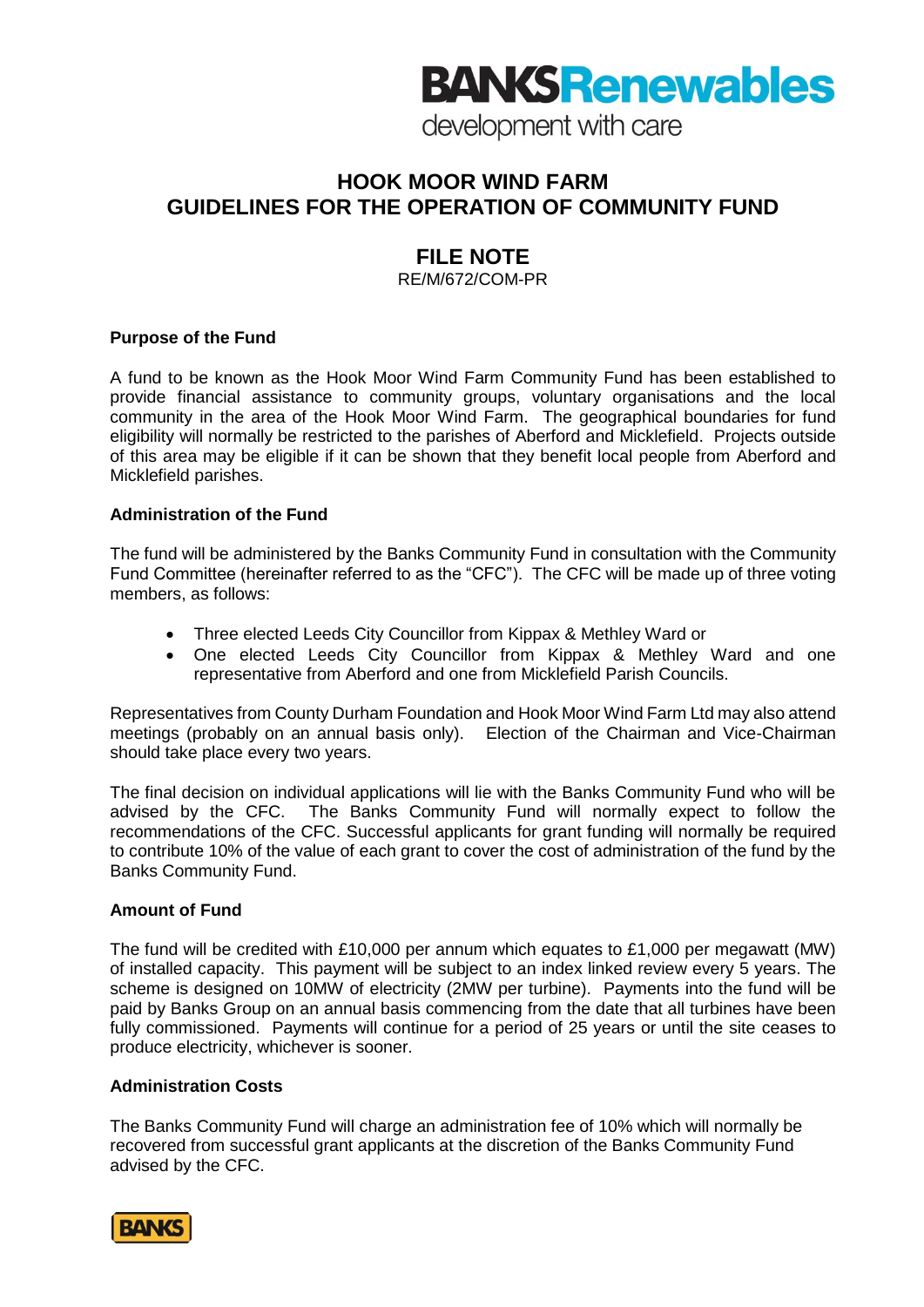# **Matched Funding**

Where appropriate, the Banks Community Fund will consider opportunities for securing matched funding and to direct grants through registered charities or to qualifying projects via the local charitable foundations to make grants more tax efficient and to increase the benefits available. (Any administration fees charged by the local charitable foundation may be paid by the Hazlehead Wind farm Community fund).

## **Who is Eligible?**

Community groups and voluntary organisations operating within and benefiting people who live in the eligible area will be considered for grant assistance with particular emphasis being placed on the children, senior citizens and disabled within the community. Examples are:-

- Schools, colleges
- Playgroups
- Youth clubs
- Sports clubs and facilities
- The Scout and Guide Movement
- Senior citizens clubs and activities
- Village Halls
- Church Halls
- Parish Council projects
- Residents Associations

## **Amount of Grant Assistance**

The aim of the Fund is to provide financial assistance to as many good causes as is possible within the eligible areas. It is expected that the majority of individual grants will be less than £3,000. Applications for higher amounts will be considered in special circumstances but will be referred to the Banks Community Fund for final approval.

#### **What Kind of Projects are Eligible for Grant Assistance?**

Grants will normally be directed towards capital costs of purchase rather than running costs although in special circumstances some contribution may be available for associated revenue or project management fees. In addition the fund may be used to support training, apprenticeship and employment initiatives for local young people and businesses within the eligible area of the fund. It is important that the local people decide on the priorities for funding in their area through the CFC. Projects must provide an educational, environmental or philanthropic benefit to the local community.

#### **Application Procedure**

All applications should be made on the appropriate form. Standard circular requests for assistance will not be considered. Applications will be considered by the CFC who will make recommendations to the Banks Community Fund on qualifying projects.

Applicants may be invited to provide further information or make a presentation to the CFC in support of their bid if required.